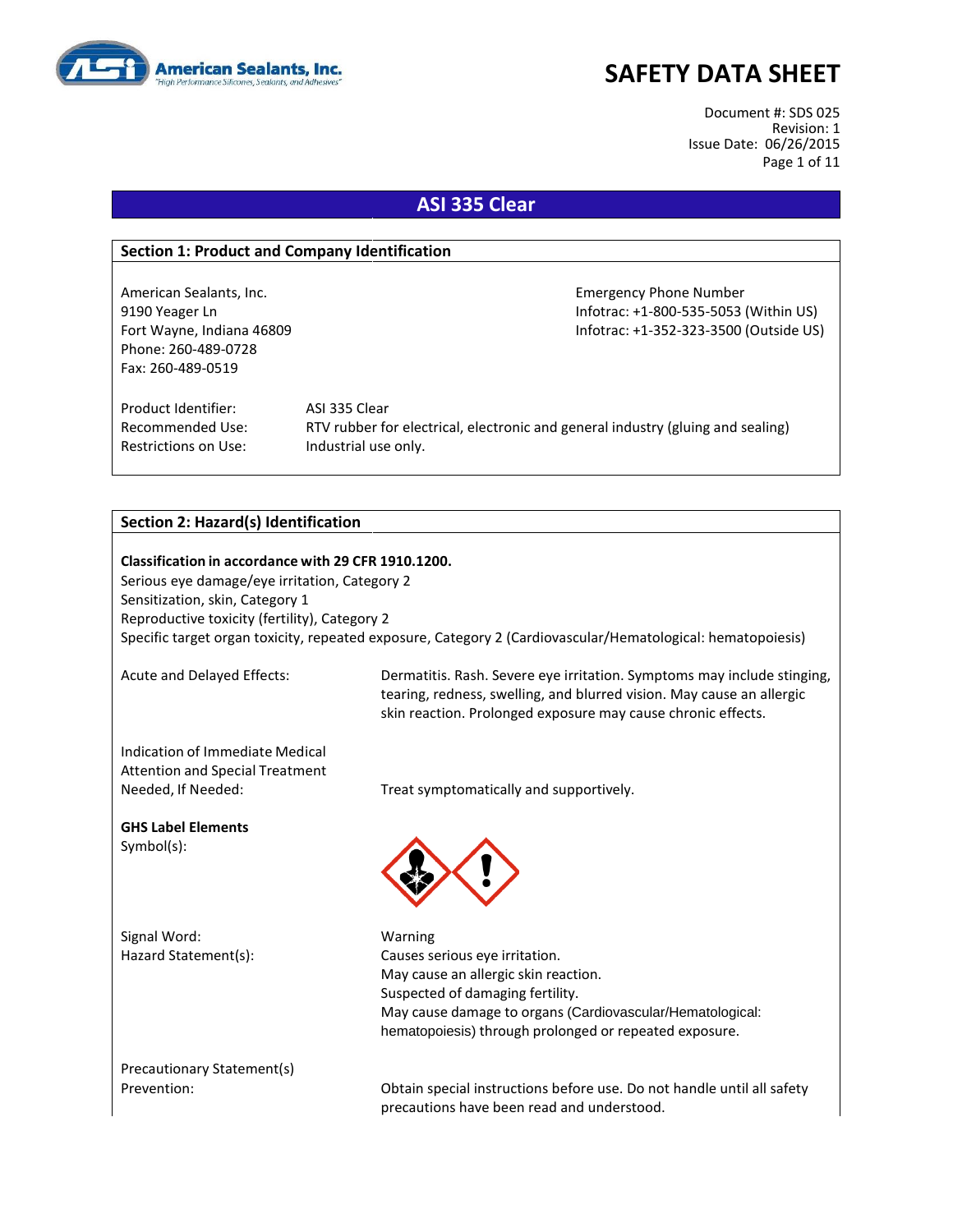

Document #: SDS 025 Revision: 1

|           | Do not breathe dust/fume/gas/mist/vapors/spray.<br>Wear protective gloves/protective clothing/eye protection/face<br>protection. Wash thoroughly after handling.<br>Contaminated work clothing should not be allowed out of the<br>workplace.                                                                                                                                                                                                                                                     |
|-----------|---------------------------------------------------------------------------------------------------------------------------------------------------------------------------------------------------------------------------------------------------------------------------------------------------------------------------------------------------------------------------------------------------------------------------------------------------------------------------------------------------|
| Response: | IF ON SKIN: Wash with plenty of soap and water.<br>If skin irritation or rash occurs: Get medical advice/attention. Get<br>medical advice/attention if you feel unwell.<br>IF IN EYES: Rinse cautiously with water for several minutes. Remove<br>contact lenses, if present and easy to do. Continue rinsing.<br>If eye irritation persists: Get medical advice/attention.<br>IF exposed or concerned: Get medical advice/attention.<br>Take off contaminated clothing and wash it before reuse. |
| Storage:  | Store locked up.                                                                                                                                                                                                                                                                                                                                                                                                                                                                                  |
| Disposal: | Dispose of contents/container in accordance with<br>local/regional/national/international regulations.                                                                                                                                                                                                                                                                                                                                                                                            |

|               | Section 3: Composition/Information on Ingredients |           |
|---------------|---------------------------------------------------|-----------|
|               |                                                   |           |
| <u>CAS</u>    | Component                                         | Percent   |
| Proprietary   | Methyloximesilane                                 | $1 - < 3$ |
| Proprietary   | Vinyloximesilane                                  | $\leq 1$  |
| Proprietary   | Alkoxysilane                                      | $\leq 1$  |
| $96 - 29 - 7$ | Methylethylketoxime (Impurity)                    | $\leq 1$  |
| 556-67-2      | Octamethylcyclotetrasiloxane (Impurity)           | $\leq 1$  |

### **Section 4: First-Aid Measures**

| Inhalation:   | IF INHALED: Remove to fresh air.<br>Get medical attention if symptoms occur.                                                                                                                                                          |
|---------------|---------------------------------------------------------------------------------------------------------------------------------------------------------------------------------------------------------------------------------------|
| Skin Contact: | IF ON SKIN: Wash off with plenty of soap and water.<br>For minor skin contact, avoid spreading material on unaffected skin.<br>Get medical advice/attention if symptoms occur.<br>Take off contaminated clothing and wash before use. |
| Eye Contact:  | IF IN EYES: Flush eyes with water as a precaution. Remove contact lenses, if present and<br>easy to do. Continue rinsing.<br>If eye irritation develops and persists: Get medical advice/attention.                                   |
| Ingestion:    | Rinse mouth thoroughly with water.<br>Get immediate medical attention if symptoms occur.                                                                                                                                              |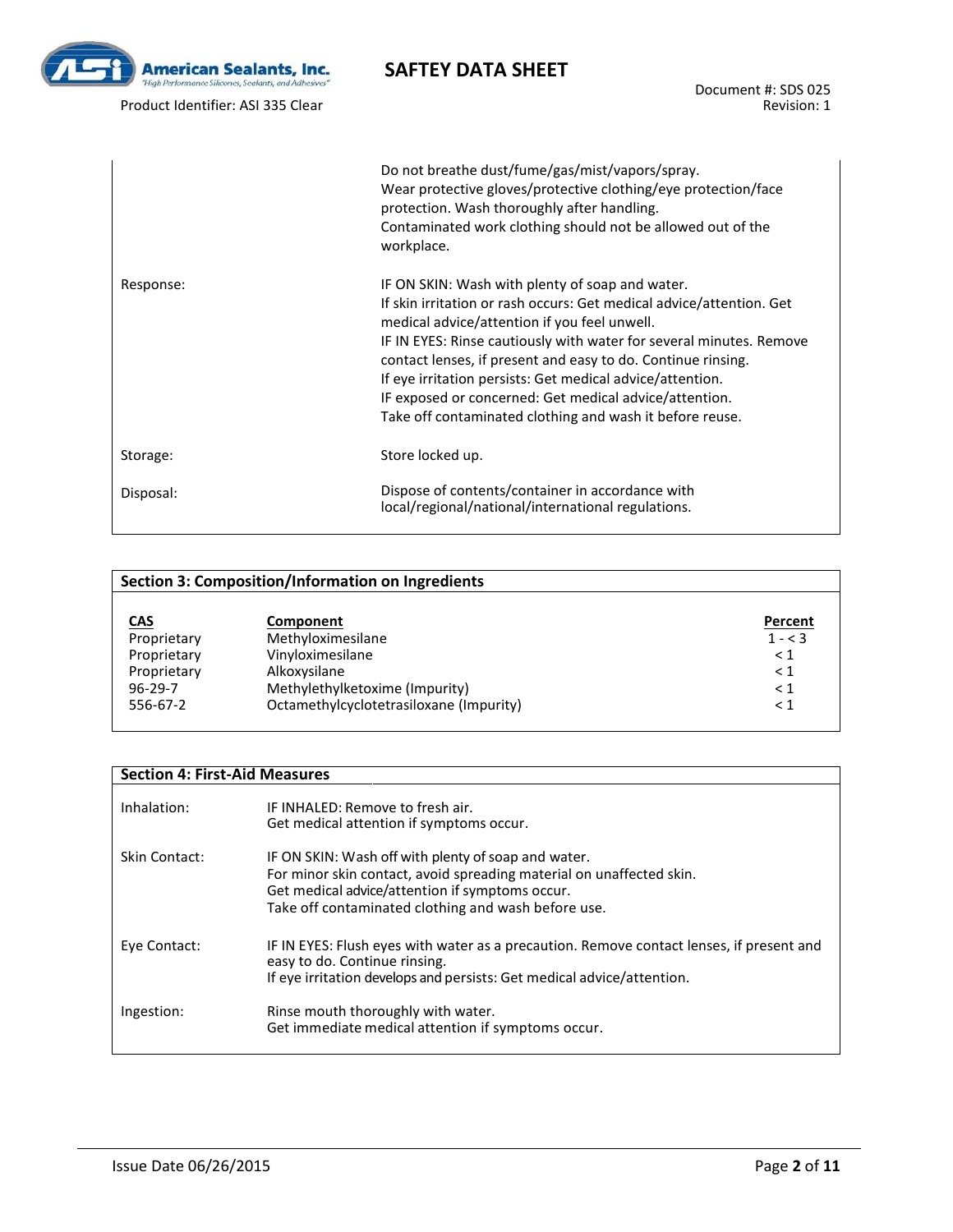

# **SAFTEY DATA SHEET**

| <b>Section 5: Fire-Fighting Measures</b>                                               |                                                                                                                                                                 |
|----------------------------------------------------------------------------------------|-----------------------------------------------------------------------------------------------------------------------------------------------------------------|
| Suitable Extinguishing Media:                                                          | Use carbon dioxide, regular dry chemical powder, alcohol-resistant<br>foam, or water fog.                                                                       |
| Unsuitable Extinguishing Media:                                                        | None known.                                                                                                                                                     |
| Specific Hazards Arising from the Chemical<br><b>Hazardous Decomposition Products:</b> | By heating and fire, harmful vapors/gases may be formed.<br>Nitrogen oxides. (corrosive)                                                                        |
| Special Protective Equipment and<br>Precautions for Firefighters:                      | Firefighters must use standard protective equipment including flame<br>retardant coat, helmet, gloves, rubber boots, and self-contained<br>breathing apparatus. |
| Specific extinguishing methods:                                                        | Move containers from fire area if you can do so without risk.                                                                                                   |

| <b>Section 6: Accidental Release Measures</b> |                                                                                                                                                                                                                                                                                                                                                                                                                                                              |
|-----------------------------------------------|--------------------------------------------------------------------------------------------------------------------------------------------------------------------------------------------------------------------------------------------------------------------------------------------------------------------------------------------------------------------------------------------------------------------------------------------------------------|
|                                               |                                                                                                                                                                                                                                                                                                                                                                                                                                                              |
| Personal Precautions, Protective              |                                                                                                                                                                                                                                                                                                                                                                                                                                                              |
| <b>Equipment and Emergency Procedures:</b>    | Keep unnecessary personnel away.                                                                                                                                                                                                                                                                                                                                                                                                                             |
|                                               | Do not touch or walk through spilled material.                                                                                                                                                                                                                                                                                                                                                                                                               |
|                                               | Ensure adequate ventilation.                                                                                                                                                                                                                                                                                                                                                                                                                                 |
|                                               | Wear appropriate personal protective equipment.                                                                                                                                                                                                                                                                                                                                                                                                              |
| <b>Environment Precautions:</b>               | Prevent further leakage or spillage if safe to do so. Local authorities<br>should be advised if significant spillages cannot be contained.                                                                                                                                                                                                                                                                                                                   |
| Methods and Materials for Containment         |                                                                                                                                                                                                                                                                                                                                                                                                                                                              |
| and Cleaning Up:                              | Eliminate sources of ignition.                                                                                                                                                                                                                                                                                                                                                                                                                               |
|                                               | Large Spills: Dike the spilled material, where this is possible. Cover<br>with plastic sheet to prevent spreading. Use a non-combustible<br>material like vermiculite, sand or earth to soak up the product and<br>place into a container for later disposal.<br>Small Spills: Wipe up with absorbent material (e.g. cloth, fleece).<br>Clean surface thoroughly to remove residual contamination.<br>Never return spills in original containers for re-use. |

| <b>Section 7: Handling and Storage</b> |                                                                                                                                                                                                                                                                           |
|----------------------------------------|---------------------------------------------------------------------------------------------------------------------------------------------------------------------------------------------------------------------------------------------------------------------------|
| <b>Precautions for Safe Handling</b>   |                                                                                                                                                                                                                                                                           |
| <b>Protective Measures:</b>            | Provide adequate ventilation. Use care in handling/storage. Obtain<br>special instructions before use. Do not handle until all safety<br>precautions have been read and understood.<br>Do not breathe mist or vapor.<br>Avoid contact with eyes. Avoid contact with skin. |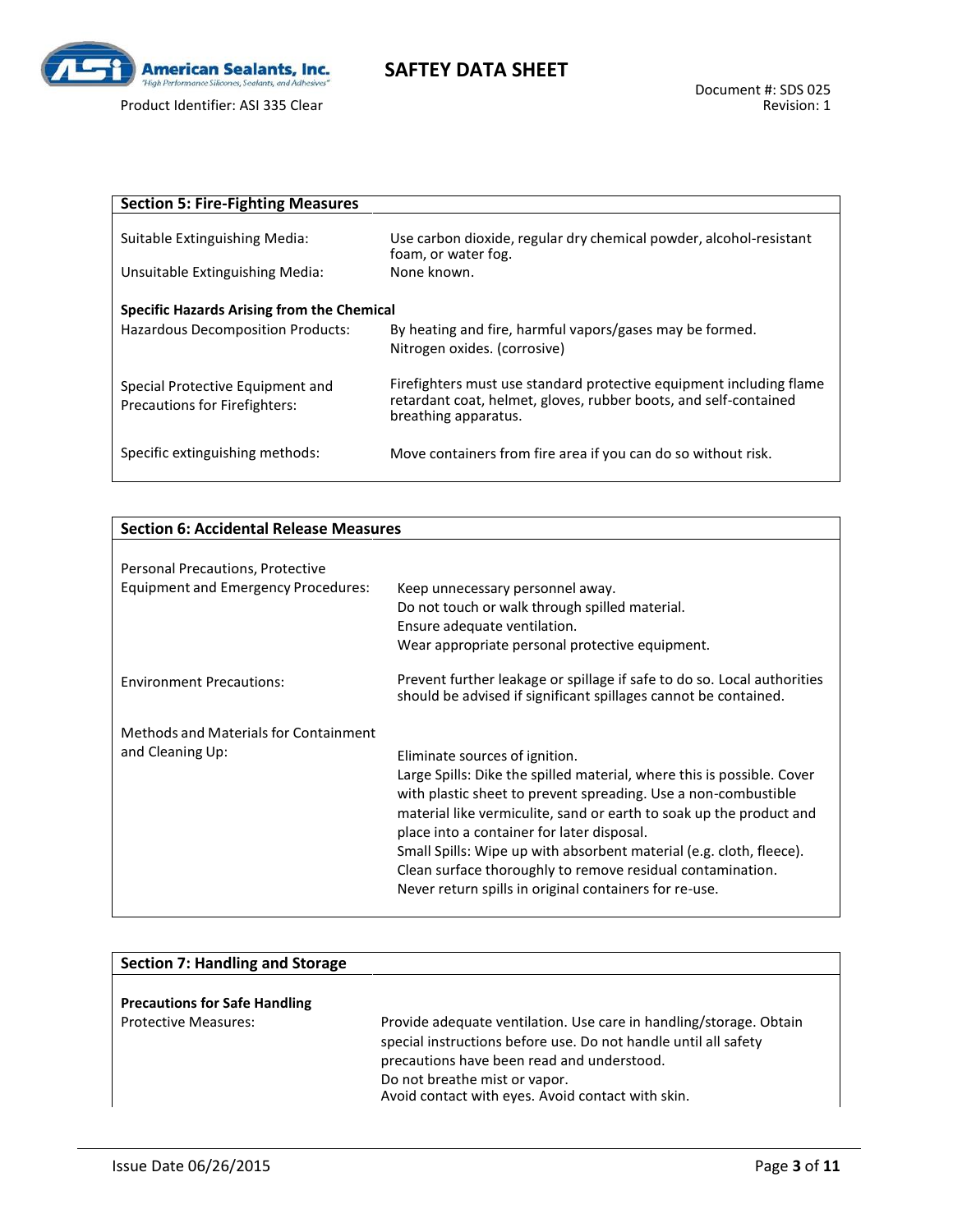

| Advice on General Occupational<br>Hygiene:                       | Do not eat, drink, or smoke when using this product.<br>Wash thoroughly after handling.<br>Wash contaminate clothing before reuse.                          |
|------------------------------------------------------------------|-------------------------------------------------------------------------------------------------------------------------------------------------------------|
| Conditions for Safe Storage, including<br>any Incompatibilities: | Store locked up. Keep in original container and tightly closed.<br>Keep out of the reach of children.<br>Store in a cool, dry place out of direct sunlight. |
| Incompatibilities:                                               | Strong oxidizing agents, water, moisture                                                                                                                    |

**SAFTEY DATA SHEET**

| <b>Section 8: Exposure Controls/Personal Protection</b> |           |                                                                                               |                                                                                                                                                                                        |  |
|---------------------------------------------------------|-----------|-----------------------------------------------------------------------------------------------|----------------------------------------------------------------------------------------------------------------------------------------------------------------------------------------|--|
| <b>Component Exposure Limits</b>                        |           |                                                                                               |                                                                                                                                                                                        |  |
| <b>CAS</b>                                              | Component |                                                                                               | <b>Exposure Limits</b>                                                                                                                                                                 |  |
|                                                         |           |                                                                                               | WEEL: $36 \text{ mg/m}$ 3 TWA                                                                                                                                                          |  |
| Methylethylketoxime<br>$96 - 29 - 7$<br>(Impurity)      |           | 10 ppm                                                                                        |                                                                                                                                                                                        |  |
|                                                         |           |                                                                                               | Vendor: 10 ppm STEL; 3 ppm TWA                                                                                                                                                         |  |
| <b>Appropriate Engineering Controls:</b>                |           | Provide eyewash station.                                                                      | Provide adequate general and local exhaust ventilation.<br>Pay attention to ventilation such as local exhaust, mechanical and/or<br>door open for at least 24 hours after application. |  |
| <b>Individual Protection Measures</b>                   |           |                                                                                               |                                                                                                                                                                                        |  |
| Eye/Face Protection:                                    |           |                                                                                               | Wear tightly sealed safety glasses according to EN 166.                                                                                                                                |  |
|                                                         |           | Provide an emergency eye wash fountain and quick drench shower in<br>the immediate work area. |                                                                                                                                                                                        |  |
| <b>Skin Protection:</b>                                 |           |                                                                                               | Skin should be washed after contact.                                                                                                                                                   |  |
| Hand Protection:<br>workday.                            |           | Wear protective gloves. Wash hands before breaks and at the end of                            |                                                                                                                                                                                        |  |
| <b>Respiratory Protection:</b>                          |           |                                                                                               | If airborne concentrations are above the applicable exposure limits,<br>use NIOSH approved respiratory protection.                                                                     |  |

## **Section 9: Physical and Chemical Properties**

| <b>Physical State:</b> | Liguid           |
|------------------------|------------------|
| Color:                 | Translucent      |
| Odor:                  | Oxime odor       |
| pH:                    | Not applicable   |
| <b>Boiling Point:</b>  | Not applicable   |
| <b>Flash Point:</b>    | 204.8 °F (96 °C) |
|                        | Closed cup       |

**Appearance:** Paste **Physical Form:** : Paste **Odor Threshold:** Not available **Melting Point:** Not applicable **Becomposition:** Not available **Evaporation Rate:** < 1 (Butyl Acetate=1)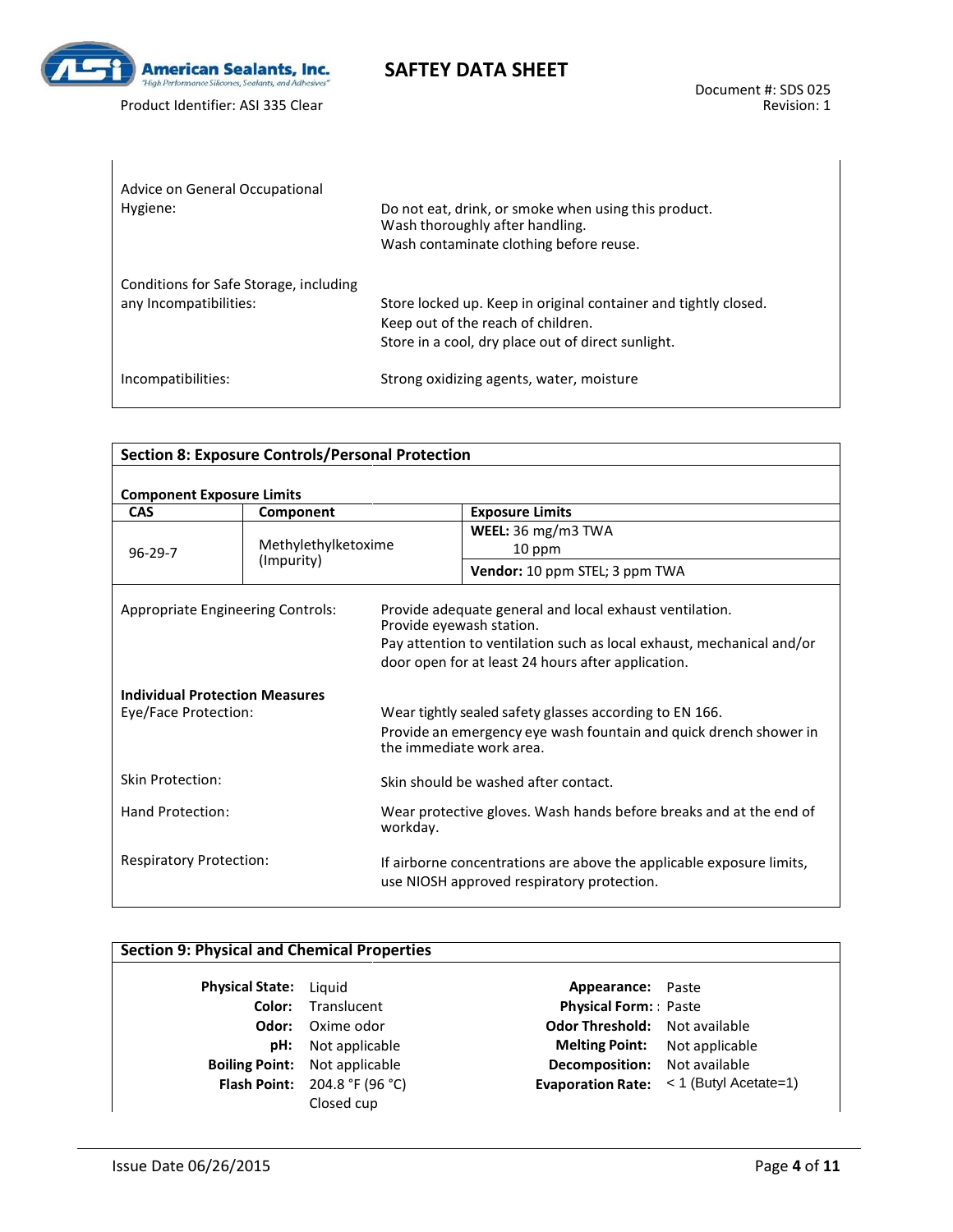

Product Identifier: ASI 335 Clear

| <b>OSHA Flammability Class:</b> Not classified as a |                                  |                                             | Vapor Pressure: Negligible (25 °C) |
|-----------------------------------------------------|----------------------------------|---------------------------------------------|------------------------------------|
|                                                     | flammability hazard              |                                             |                                    |
| Vapor Density (air = 1): $>$ 1 (air=1)              |                                  |                                             | <b>Density:</b> $1.03$ (25 °C)     |
| <b>Specific Gravity (water = 1):</b> Not available  |                                  | Water Solubility: Not soluble               |                                    |
|                                                     | Log KOW: Not available           | <b>Coeff. Water/Oil Dist:</b> Not available |                                    |
|                                                     | <b>KOC:</b> Not available        | Auto Ignition: Not available                |                                    |
|                                                     | <b>Viscosity:</b> Not applicable |                                             | <b>VOC:</b> $1 - 3\%$              |
|                                                     | <b>Volatility:</b> Not available | Molecular Formula: Not applicable           |                                    |
|                                                     |                                  |                                             |                                    |

| <b>Section 10: Stability and Reactivity</b> |                                                                                                                                                                                                                                                                    |  |
|---------------------------------------------|--------------------------------------------------------------------------------------------------------------------------------------------------------------------------------------------------------------------------------------------------------------------|--|
| Reactivity:                                 | Not classified as a reactivity hazard.                                                                                                                                                                                                                             |  |
| <b>Chemical Stability:</b>                  | Stable at normal temperatures and pressure.                                                                                                                                                                                                                        |  |
| Possibility of Hazardous Reactions:         | Hazardous polymerization does not occur.                                                                                                                                                                                                                           |  |
| <b>Conditions to Avoid:</b>                 | None known.                                                                                                                                                                                                                                                        |  |
| Incompatible Materials:                     | Strong oxidizing materials, water, moisture                                                                                                                                                                                                                        |  |
| Hazardous Decomposition Products:           | This product reacts with water, moisture or humid air to evolve<br>following compounds: Methylethylketoxime. Refer to section 8:<br>exposure controls/personal protection and section 11: toxicological<br>information.                                            |  |
|                                             | Thermal breakdown of this product during fire or very high heat<br>condition may evolve the following hazardous decomposition product:<br>Carbon oxides and traces of incompletely burned carbon compounds.<br>Silicon dioxide, Nitrogen oxides, and Formaldehyde. |  |

|                       | <b>Section 11: Toxicological Information</b> |                        |                |                                     |                 |
|-----------------------|----------------------------------------------|------------------------|----------------|-------------------------------------|-----------------|
| <b>Acute Toxicity</b> | <b>Component Analysis - LD50/LC50</b>        |                        |                |                                     |                 |
| CAS                   | Component                                    | Result                 | <b>Species</b> | <b>Dose</b>                         | <b>Exposure</b> |
|                       |                                              | LD50 Oral              | Rat            | 2995 mg/kg<br>2400 mg/kg            | N/A             |
| Proprietary           | Alkoxysilane                                 | <b>LC50 Inhalation</b> | Rat            | 1.49-2.44 mg/L                      | 4 hr            |
|                       |                                              | LD50 Dermal            | Rabbit         | $>2000$ mg/kg<br>$16 \text{ ml/kg}$ | N/A             |
|                       | Methylethylketoxime                          | LD50 Oral              | Rat            | 930 mg/kg                           | N/A             |
| 96-297                | (Impurity)                                   | LD50 Dermal            | Rabbit         | $200 \mu$ /kg                       | N/A             |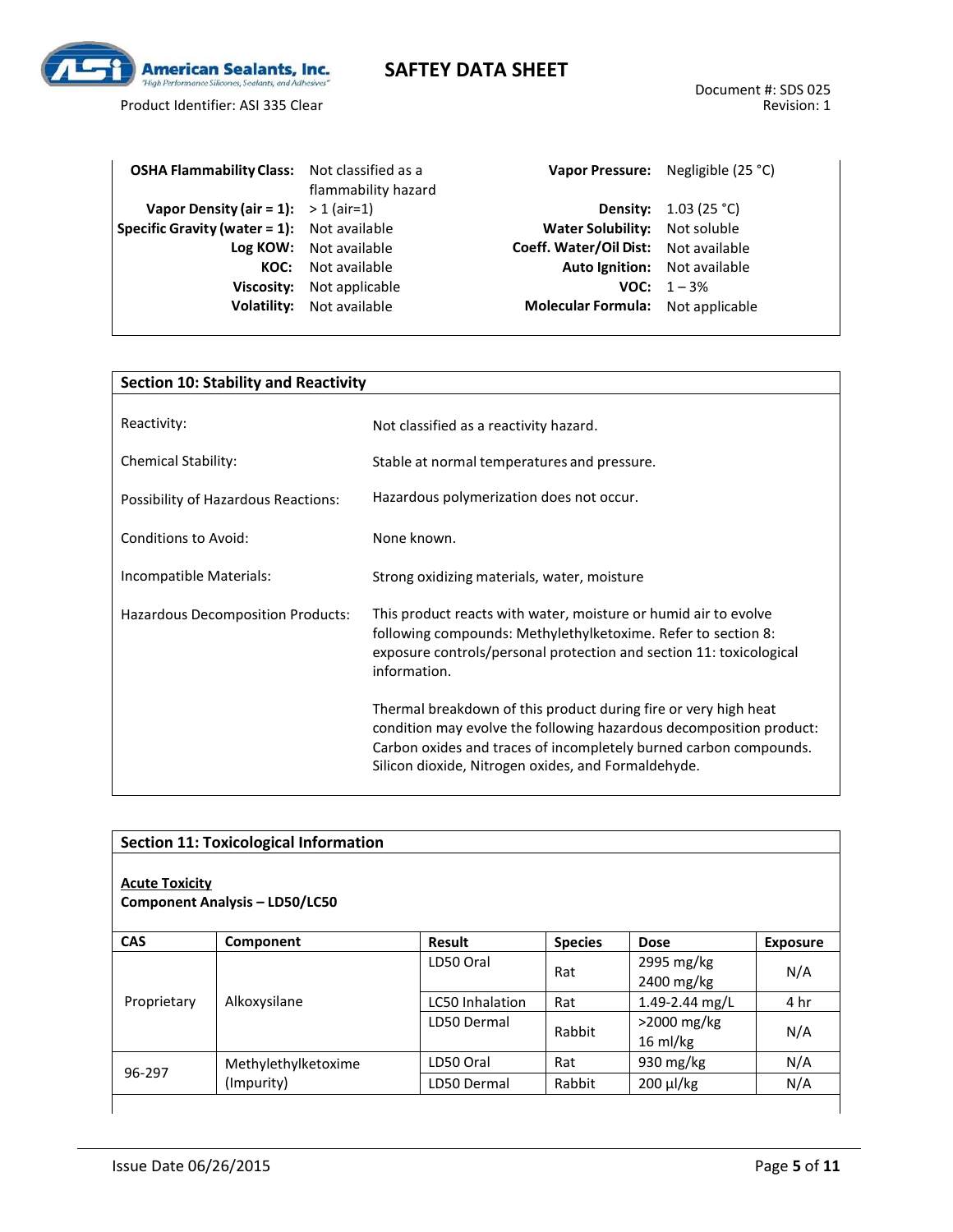

| <b>Information on Likely Routes of Exposure</b> |                                                                                                                                                                                                                                                                                                                                                                                                                                                                                                                                                                                                                                                                        |
|-------------------------------------------------|------------------------------------------------------------------------------------------------------------------------------------------------------------------------------------------------------------------------------------------------------------------------------------------------------------------------------------------------------------------------------------------------------------------------------------------------------------------------------------------------------------------------------------------------------------------------------------------------------------------------------------------------------------------------|
| Inhalation:                                     | No significant effects are expected.                                                                                                                                                                                                                                                                                                                                                                                                                                                                                                                                                                                                                                   |
| Ingestion:                                      | No significant effects are expected.                                                                                                                                                                                                                                                                                                                                                                                                                                                                                                                                                                                                                                   |
| Skin Contact:                                   | May cause an allergic skin reaction.                                                                                                                                                                                                                                                                                                                                                                                                                                                                                                                                                                                                                                   |
| Eye Contact:                                    | Causes serious eye irritation.                                                                                                                                                                                                                                                                                                                                                                                                                                                                                                                                                                                                                                         |
| Immediate and Delayed Effects:                  | Dermatitis. Rash. Severe eye irritation. Symptoms may include stinging,<br>tearing, redness, swelling, and blurred vision. May cause an allergic skin<br>reaction. Prolonged exposure may cause chronic effects.                                                                                                                                                                                                                                                                                                                                                                                                                                                       |
| Medical Conditions Aggravated by<br>Exposure:   | No information is available.                                                                                                                                                                                                                                                                                                                                                                                                                                                                                                                                                                                                                                           |
| Irritation/Corrosivity Data:                    | SKIN-RABBIT : Moderately irritating [Alkoxysilane]                                                                                                                                                                                                                                                                                                                                                                                                                                                                                                                                                                                                                     |
|                                                 | SKIN-RABBIT: 500mg/24 r MILD [Octamethylcyclotetrasiloxane]                                                                                                                                                                                                                                                                                                                                                                                                                                                                                                                                                                                                            |
|                                                 | Causes serious eye damage. [Vinyloximesilane] [Methylethylketoxime]<br>EYE-RABBIT: 15mg SEVERE [Alkoxysilane]                                                                                                                                                                                                                                                                                                                                                                                                                                                                                                                                                          |
|                                                 | Causes serious eye irritation. [Methyloximesilane]                                                                                                                                                                                                                                                                                                                                                                                                                                                                                                                                                                                                                     |
|                                                 | EYE-RABBIT: MILD [Octamethylcyclotetrasiloxane]                                                                                                                                                                                                                                                                                                                                                                                                                                                                                                                                                                                                                        |
| Respiratory Sensitization:                      | Not available.                                                                                                                                                                                                                                                                                                                                                                                                                                                                                                                                                                                                                                                         |
| Dermal Sensitization:                           | May cause an allergic skin reaction. [Methyloximesilane]<br>[Vinyloximesilane]                                                                                                                                                                                                                                                                                                                                                                                                                                                                                                                                                                                         |
|                                                 | [Methylethylketoxime]                                                                                                                                                                                                                                                                                                                                                                                                                                                                                                                                                                                                                                                  |
|                                                 | Positive (Guinea pig) [Alkoxysilane]<br>No evidence of sensitization [Octamethylcyclotetrasiloxane]                                                                                                                                                                                                                                                                                                                                                                                                                                                                                                                                                                    |
| Germ Cell Mutagenicity:                         | Negative(Ames test, Chromosome analysis, Micronucleus test)<br>[Alkoxysilane]                                                                                                                                                                                                                                                                                                                                                                                                                                                                                                                                                                                          |
|                                                 | Negative(Bacteria) [Octamethylcyclotetrasiloxane]                                                                                                                                                                                                                                                                                                                                                                                                                                                                                                                                                                                                                      |
| Carcinogenicity:                                | Suspected of causing cancer. [Methylethylketoxime]                                                                                                                                                                                                                                                                                                                                                                                                                                                                                                                                                                                                                     |
| <b>Component Carcinogenicity</b>                | OSHA Specifically Regulated Substances (29 CFR 1910.1001-1050): Not listed.                                                                                                                                                                                                                                                                                                                                                                                                                                                                                                                                                                                            |
| Reproductive Toxicity:                          | Octamethylcyclotetrasiloxane administered to rats by whole body<br>inhalation at concentrations of 500 and 700 ppm for 70 days prior to<br>mating, through mating, gestation and lactation resulted in decreases in<br>live litter size. Additionally, increases in the incidence of deliveries of<br>offspring extending over an unusually long time period (dystocia) were<br>observed at these concentrations. Statistically significant alterations in<br>these parameters were not observed in the lower concentrations<br>evaluated (300 and 70 ppm). In a previous range-finding study, rats<br>exposed to vapor concentrations of 700 ppm had decreases in the |

**SAFTEY DATA SHEET**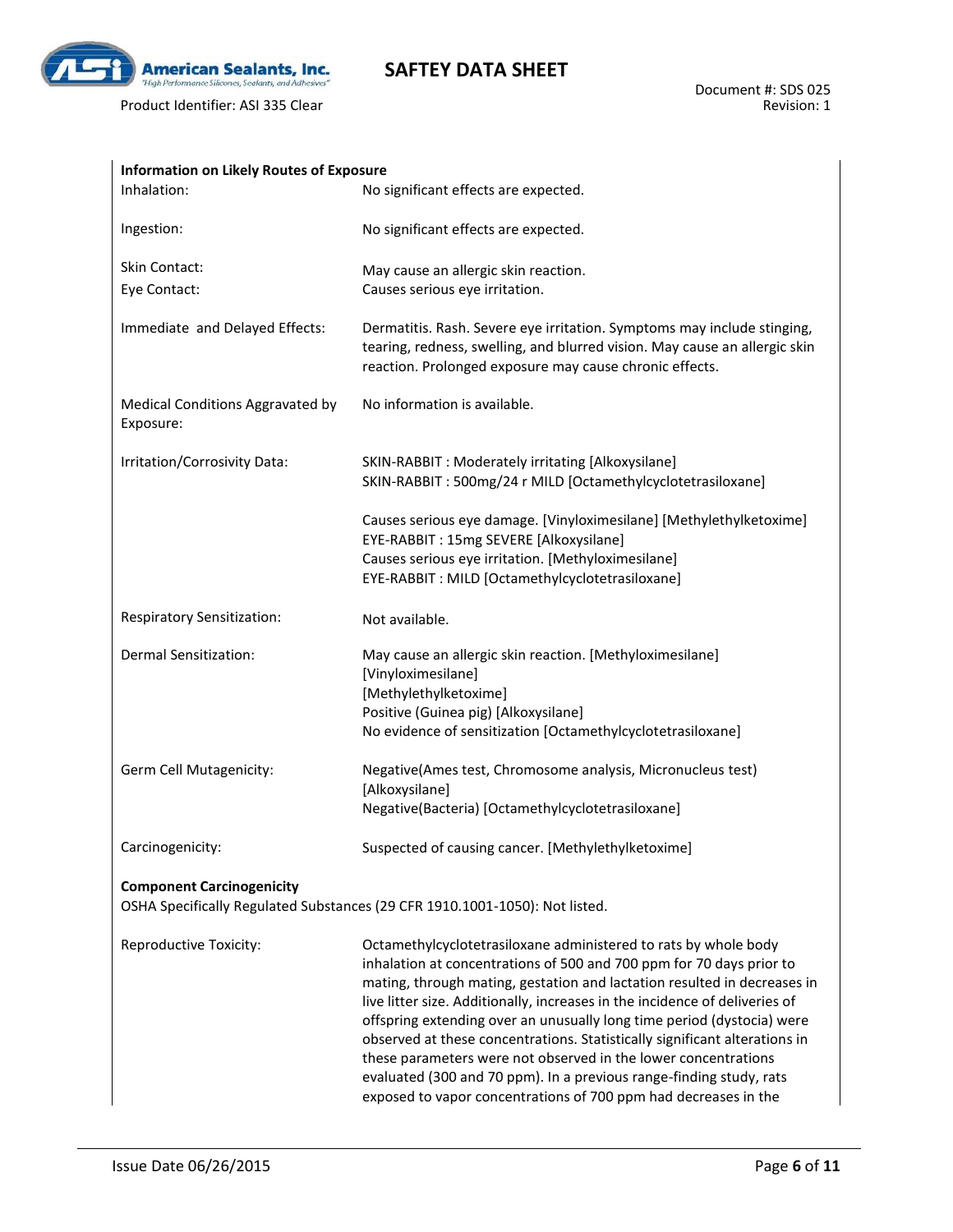

# **SAFTEY DATA SHEET**

Document #: SDS 025 Revision: 1

|                                                        | NOAEL 500mg/kg/day (Rat) [Alkoxysilane]                                         | number of implantation sites and live litter size. The significance of these<br>findings to humans is not known. [Octamethylcyclotetrasiloxane]<br>Developmental toxicity: NOAEL 500mg/kg/day (Rat), Maternal toxicity:                                                                                                                                                                                                                                                                                                                                                                                                                                                                                                                                                                                                                                                                                                                                                                                                                                                                                                                                                                                                                                                                              |
|--------------------------------------------------------|---------------------------------------------------------------------------------|------------------------------------------------------------------------------------------------------------------------------------------------------------------------------------------------------------------------------------------------------------------------------------------------------------------------------------------------------------------------------------------------------------------------------------------------------------------------------------------------------------------------------------------------------------------------------------------------------------------------------------------------------------------------------------------------------------------------------------------------------------------------------------------------------------------------------------------------------------------------------------------------------------------------------------------------------------------------------------------------------------------------------------------------------------------------------------------------------------------------------------------------------------------------------------------------------------------------------------------------------------------------------------------------------|
| Specific Target Organ Toxicity -<br>Single Exposure:   | Not available.                                                                  |                                                                                                                                                                                                                                                                                                                                                                                                                                                                                                                                                                                                                                                                                                                                                                                                                                                                                                                                                                                                                                                                                                                                                                                                                                                                                                      |
| Specific Target Organ Toxicity -<br>Repeated Exposure: | repeated exposure:                                                              | May cause damage to the following organs through prolonged or<br>Cardiovascular / Hematological: hematopoiesis. [Vinyloximesilane]<br>Cardiovascular / Hematological: hematopoiesis. [Methyloximesilane]                                                                                                                                                                                                                                                                                                                                                                                                                                                                                                                                                                                                                                                                                                                                                                                                                                                                                                                                                                                                                                                                                             |
|                                                        | would result in a significant risk to humans.<br>[Octamethylcyclotetrasiloxane] | Repeated inhalation or oral exposure of mice and rats to<br>octamethylcyclotetrasiloxane produced an increase in liver size. No gross<br>histopathological or significant clinical chemistry effects were observed.<br>An increase in liver metabolizing enzymes, as well as a transient increase<br>in the number of normal cells (hyperplasia) followed by an increase in cell<br>size (hypertrophy) were determined to be the underlying causes of the<br>liver enlargement. The biochemical mechanisms producing these effects<br>are highly sensitive in rodents, while similar mechanisms in humans are<br>insensitive. A two year combined chronic and carcinogenicity assay was<br>conducted on octamethylcyclotetrasiloxane. Rats were exposed by<br>whole-body vapor inhalation 6hrs/day, 5days/week for up to 104 weeks to<br>0, 10, 30, 150 or 700ppm of octamethylcyclotetrasiloxane. The increase in<br>incidence of (uterine) endometrial cell hyperplasia and uterine adenomas<br>(benign tumors) were observed in female rats at 700ppm. Since these<br>effects only occurred at 700ppm, a level that greatly exceeds typical<br>workplace or consumer exposure, it is unlikely that industrial, commercial<br>or consumer uses of products containing octamethylcyclotetrasiloxane |
| <b>Aspiration Hazard:</b>                              | Not classified based on available information.                                  |                                                                                                                                                                                                                                                                                                                                                                                                                                                                                                                                                                                                                                                                                                                                                                                                                                                                                                                                                                                                                                                                                                                                                                                                                                                                                                      |
| Further Information:                                   | to MEKO below:                                                                  | Methyl Ethyl Ketoxime (MEKO). Material will generate MEKO on exposure<br>to humid air gradually. Male rodents exposed to MEKO vapor at high<br>concentration throughout their lifetime developed liver cancer. But<br>relevance to humans is uncertain now. Please read the detail information                                                                                                                                                                                                                                                                                                                                                                                                                                                                                                                                                                                                                                                                                                                                                                                                                                                                                                                                                                                                       |
|                                                        | Skin Irritation:                                                                | Causes mild irritation. Can be absorbed<br>through the skin.                                                                                                                                                                                                                                                                                                                                                                                                                                                                                                                                                                                                                                                                                                                                                                                                                                                                                                                                                                                                                                                                                                                                                                                                                                         |
|                                                        | Eyes Irritation:                                                                | Causes severe irritation.                                                                                                                                                                                                                                                                                                                                                                                                                                                                                                                                                                                                                                                                                                                                                                                                                                                                                                                                                                                                                                                                                                                                                                                                                                                                            |
|                                                        | <b>Acute Oral Toxicity:</b>                                                     | LD50(rat) = $>900$ mg/kg                                                                                                                                                                                                                                                                                                                                                                                                                                                                                                                                                                                                                                                                                                                                                                                                                                                                                                                                                                                                                                                                                                                                                                                                                                                                             |
|                                                        | <b>Acute Dermal Toxicity:</b>                                                   | LD50(rabbit) = $>1000$ mg/kg                                                                                                                                                                                                                                                                                                                                                                                                                                                                                                                                                                                                                                                                                                                                                                                                                                                                                                                                                                                                                                                                                                                                                                                                                                                                         |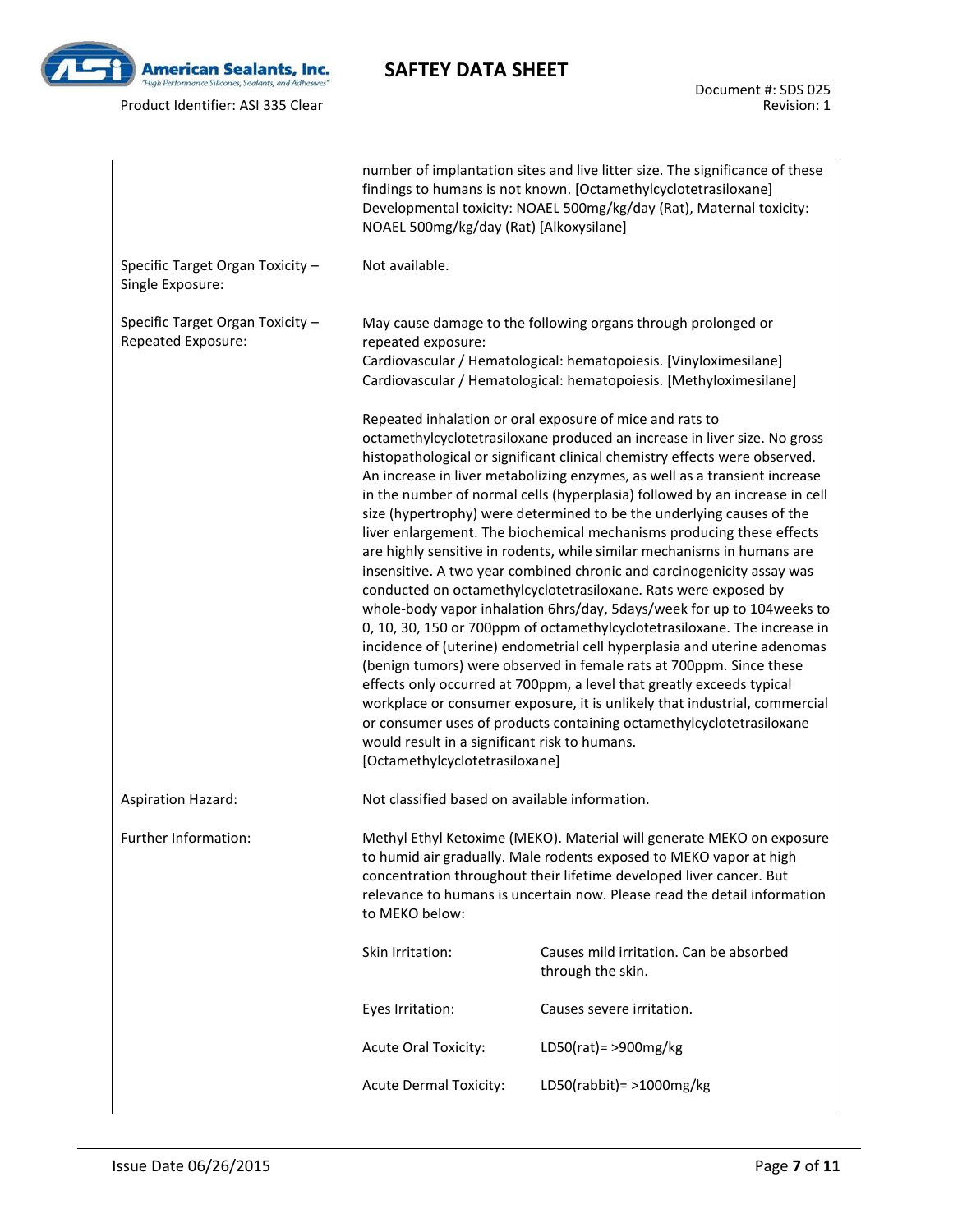

| <b>Acute Inhalation Toxicity:</b><br>Inhalation Toxicity: | LC50(rat) > 4.83mg/l/4Hr<br>Shows narcotic action at high concentration.<br>May produce blood effects                                                                                                                                                                                                          |
|-----------------------------------------------------------|----------------------------------------------------------------------------------------------------------------------------------------------------------------------------------------------------------------------------------------------------------------------------------------------------------------|
| Skin Sensitization:                                       | Positive (guinea pig)                                                                                                                                                                                                                                                                                          |
| Neurotoxicity:                                            | High dose can produce transient and<br>reversible change in neurobehavioral<br>function.                                                                                                                                                                                                                       |
| Carcinogenicity:                                          | Liver carcinomas were observed in a lifetime<br>inhalation study (ca.2 years) in which mice<br>and rats were exposed.                                                                                                                                                                                          |
| Other Chronic Study:                                      | Degenerative effects on the olfactory<br>epithelium of nasal passages occurred in a<br>concentration related manner in males and<br>females of mice and rats at MEKO<br>concentration of 15, 75 and 375ppm. The<br>significant change in hematological<br>parameters were observed at 404ppm<br>concentration. |
| Workplace<br>Environmental Exposure<br>Level:             | Vendor guide: 3ppm(TWA), 10ppm(STEL)<br>AIHA WEEL: 10ppm(TWA)                                                                                                                                                                                                                                                  |

### **Section 12: Ecological Information**

#### **Ecotoxicity**

Toxic to aquatic life. Toxic to aquatic life with long lasting effects. [Alkoxysilane] May cause long lasting harmful effects to aquatic life. [Octamethylcyclotetrasiloxane]

### **Component Analysis – Aquatic Toxicity**

| <b>CAS</b>  | Component    | Aquatic              | Result      | <b>Species</b>                                    | <b>Dose</b> | <b>Exposure</b> |
|-------------|--------------|----------------------|-------------|---------------------------------------------------|-------------|-----------------|
|             |              |                      | <b>LC50</b> | <b>Bluegill (Lepomis</b><br>macrochirus)          | $>100$ mg/L | 96 hr           |
|             |              | Fish                 | <b>LC50</b> | Fathead minnow<br>(Pimephales<br>promelas)        | $>100$ mg/L | 96 hr           |
| Proprietary | Alkoxysilane |                      | <b>LC50</b> | Rainbow trout<br>(Oncorhynchus<br>$m\nu$ kiss $)$ | $>100$ mg/L | 96 hr           |
|             |              | <b>Invertebrates</b> | <b>EC50</b> | Water flea<br>(Daphnia magna)                     | 90 $mg/L$   | 48 hr           |
|             |              | Algae                | EbC50       | Green algae<br>(Selenastrum<br>capricornutum)     | 5.5 $mg/L$  | 72 hr           |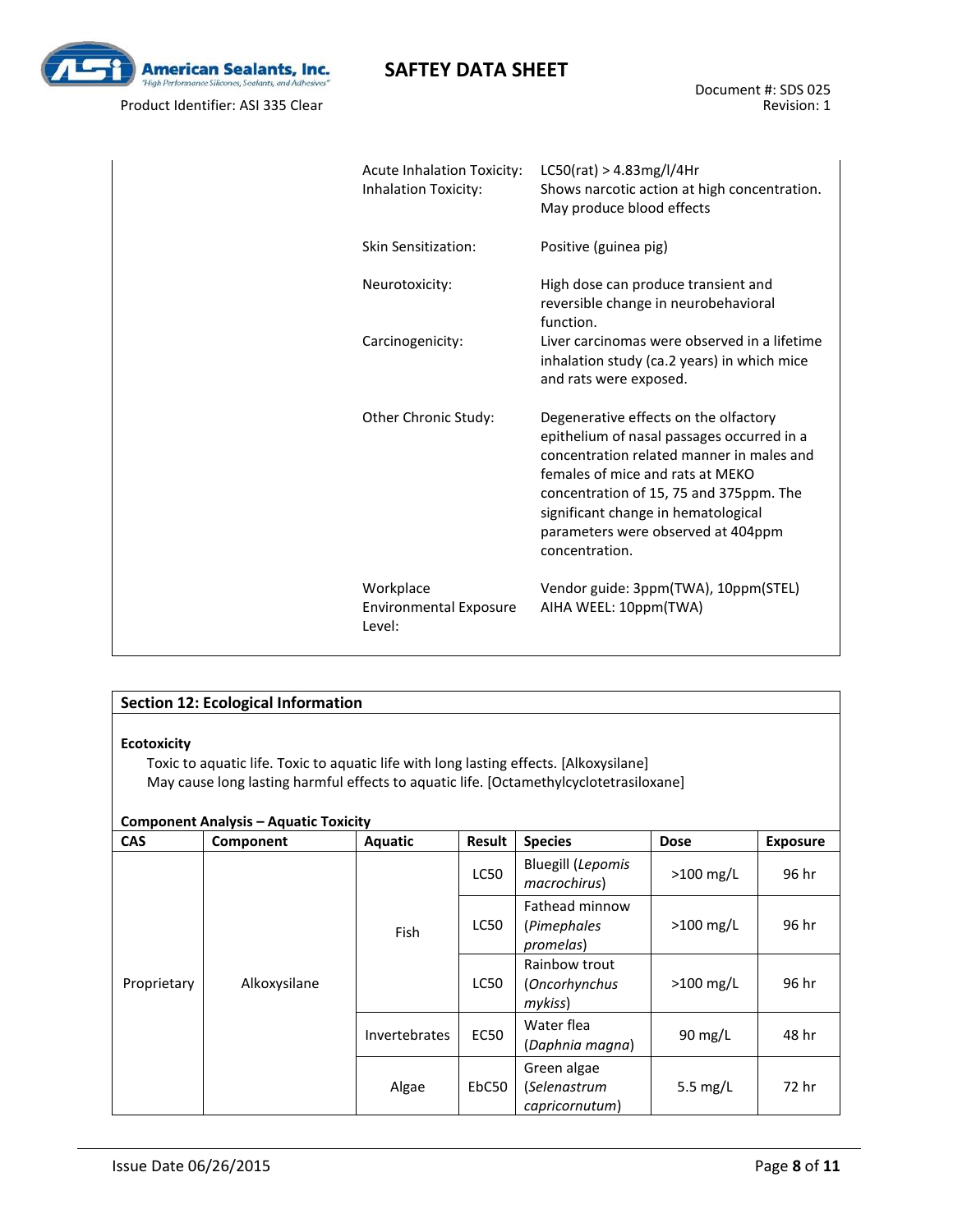

Product Identifier: ASI 335 Clear

|                                   |                                   |                                           | ErC50                                                           | Green algae<br>(Selenastrum<br>capricornutum)                                               | $8.8 \text{ mg/L}$ | 72 hr |  |  |
|-----------------------------------|-----------------------------------|-------------------------------------------|-----------------------------------------------------------------|---------------------------------------------------------------------------------------------|--------------------|-------|--|--|
| $96 - 29 - 7$                     | Methylethylketoxime<br>(Impurity) | Fish                                      | <b>LC50</b>                                                     | Fathead minnow<br>(Pimephales<br>promelas)                                                  | 777-914 mg/L       | 96 hr |  |  |
| Persistence and Degradability:    |                                   |                                           | Causes easily hydrolysis in water or atmosphere. [Alkoxysilane] |                                                                                             |                    |       |  |  |
| <b>Bioaccumulative Potential:</b> |                                   |                                           |                                                                 | Bio concentration Factor(BCF) / (Fathead minnows) : 12400<br>[Octamethylcyclotetrasiloxane] |                    |       |  |  |
| Biodegration:                     |                                   | No information available for the product. |                                                                 |                                                                                             |                    |       |  |  |

| <b>Section 13: Disposal Considerations</b> |                                                                                                                                       |  |  |  |
|--------------------------------------------|---------------------------------------------------------------------------------------------------------------------------------------|--|--|--|
| Disposal Methods:                          | Dispose in accordance with all applicable federal, state/regional and<br>local laws and regulations.                                  |  |  |  |
| Disposal of Contaminated Packaging:        | Dispose of unused product properly. Empty containers should be taken<br>to an approved waste handling site for recycling or disposal. |  |  |  |
| <b>Component Waste Numbers:</b>            | The U.S. EPA has not published waste numbers for this product's<br>components.                                                        |  |  |  |

| <b>Section 14: Transport Information</b> |                                                         |
|------------------------------------------|---------------------------------------------------------|
|                                          |                                                         |
| <b>International Regulation</b>          |                                                         |
| IATA:                                    | Not regulated as a dangerous good.                      |
| IMDG:                                    | Not regulated as a dangerous good.                      |
| Transport in bulk according to Annex     |                                                         |
| II of MARPOL 73/78 and the IBC Code:     | This product is not intended to be transported in bulk. |
|                                          |                                                         |
| <b>Domestic Regulation</b>               |                                                         |
| DOT:                                     | Not regulated as a dangerous good.                      |
|                                          |                                                         |

### **Section 15: Regulatory Information**

#### **US Federal Regulations**

 This product is a "Hazardous Chemical" as defined by the OSHA Hazard Communication Standard, 29 CFR 1910.1200.

OSHA Specifically Regulated Substances (29 CFR 1910.1001-1050): Not listed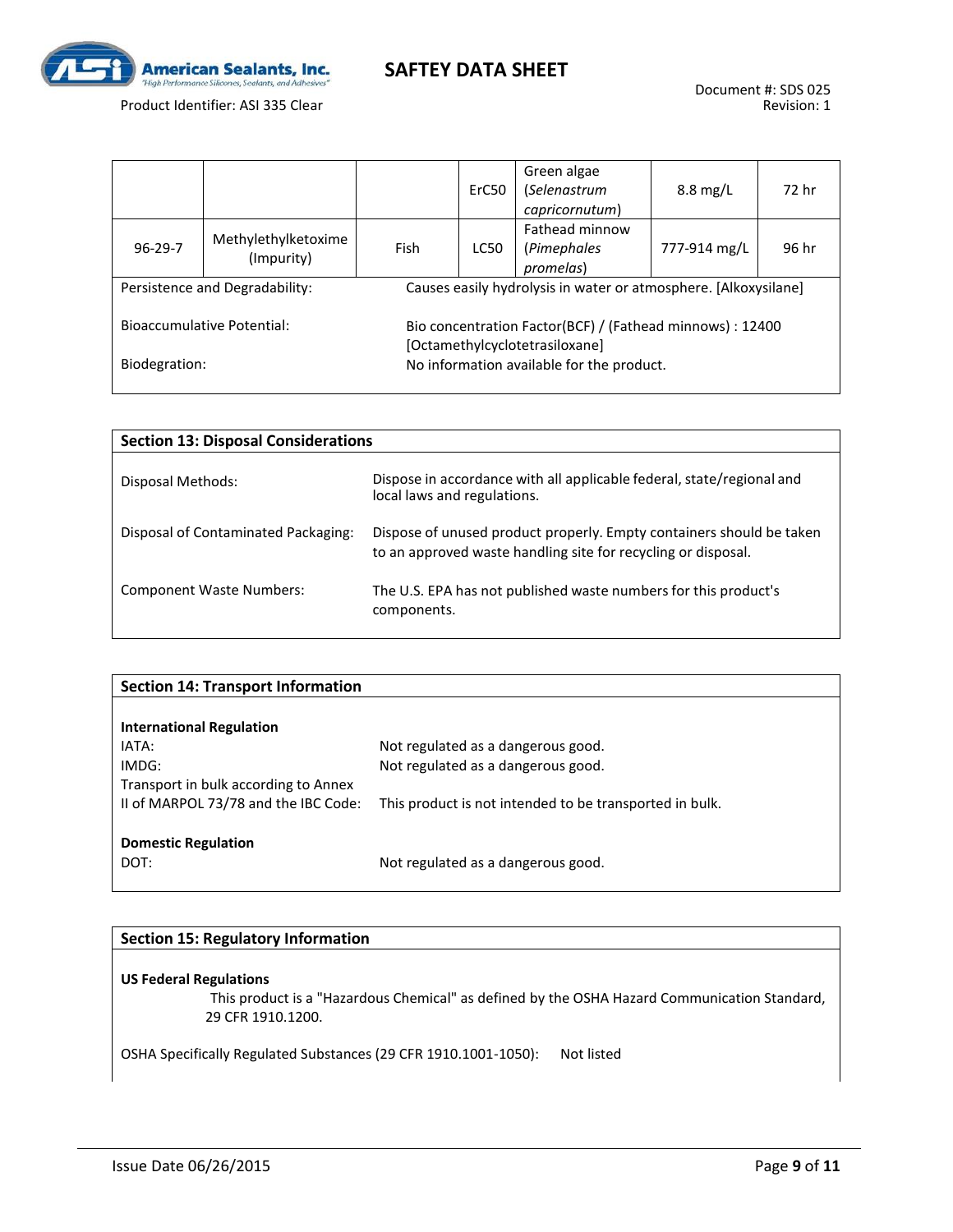

Product Identifier: ASI 335 Clear

| SARA 302 Extremely Hazardous                          |                                                                              |     |            |               |           |            |     |           |            |           |
|-------------------------------------------------------|------------------------------------------------------------------------------|-----|------------|---------------|-----------|------------|-----|-----------|------------|-----------|
| Substances:                                           | None contained in product.                                                   |     |            |               |           |            |     |           |            |           |
| <b>SARA 304:</b>                                      | Not applicable.                                                              |     |            |               |           |            |     |           |            |           |
| SARA 311/312:                                         | None known.                                                                  |     |            |               |           |            |     |           |            |           |
| <b>SARA 313:</b>                                      | TRI reporting                                                                |     |            |               |           |            |     |           |            |           |
| TSCA:                                                 | All components of this product are listed on TSCA Inventory.                 |     |            |               |           |            |     |           |            |           |
| <b>US State Regulations</b>                           |                                                                              |     |            |               |           |            |     |           |            |           |
| Massachusetts Right-to-Know - Substance List:         |                                                                              |     |            | Not regulated |           |            |     |           |            |           |
| New Jersey Worker and Community Right-to-Know Act:    |                                                                              |     |            | Not listed    |           |            |     |           |            |           |
| Pennsylvania Worker and Community Right-to-Know Law:  |                                                                              |     |            | Not listed    |           |            |     |           |            |           |
| Rhode Island Right-to-Know:                           |                                                                              |     |            | Not regulated |           |            |     |           |            |           |
| California Proposition 65:                            | This product does not contain any chemicals known by the State of California |     |            |               |           |            |     |           |            |           |
|                                                       | to cause cancer or reproductive harm.                                        |     |            |               |           |            |     |           |            |           |
|                                                       |                                                                              |     |            |               |           |            |     |           |            |           |
| <b>Component Analysis - International Inventories</b> |                                                                              |     |            |               |           |            |     |           |            |           |
| Component                                             | <b>CAS</b>                                                                   | US. | <b>CA</b>  | EU            | <b>AU</b> | <b>PH</b>  | JP  | <b>KR</b> | <b>CN</b>  | <b>NZ</b> |
| Methylethylketoxime<br>(Impurity)                     | $96 - 29 - 7$                                                                | Yes | <b>DSL</b> | <b>EINECS</b> | Yes       | <b>Yes</b> | Yes | Yes       | <b>Yes</b> | Yes.      |

Octamethylcyclotetrasiloxane | 556-67-2 | Yes | DSL | EINECS | Yes | Yes | Yes | Yes | Yes | Yes | Yes<br>(Impurity)

|                      | <b>Section 16: Other Information</b> |                |                        |   |                                                                                               |
|----------------------|--------------------------------------|----------------|------------------------|---|-----------------------------------------------------------------------------------------------|
| <b>Issue Date:</b>   |                                      | 06/26/2015     |                        |   |                                                                                               |
| Revision:            |                                      | 1              |                        |   |                                                                                               |
| <b>NFPA Ratings:</b> |                                      |                |                        |   |                                                                                               |
|                      | Health:                              | $\overline{2}$ |                        |   |                                                                                               |
|                      | Fire:                                | -1             |                        |   |                                                                                               |
|                      | Reactivity:                          | 0              |                        |   |                                                                                               |
| HMIS III:            |                                      |                |                        |   |                                                                                               |
|                      |                                      |                | <b>HEALTH</b>          | 2 |                                                                                               |
|                      |                                      |                | <b>FLAMMABILITY</b>    | 1 |                                                                                               |
|                      |                                      |                | <b>PHYSICAL HAZARD</b> | 0 |                                                                                               |
|                      |                                      |                |                        |   |                                                                                               |
|                      |                                      |                |                        |   | $0 = Not$ Significant, $1 =$ Slight, $2 =$ Moderate, $3 =$ High, $4 =$ Extreme, $* =$ Chronic |